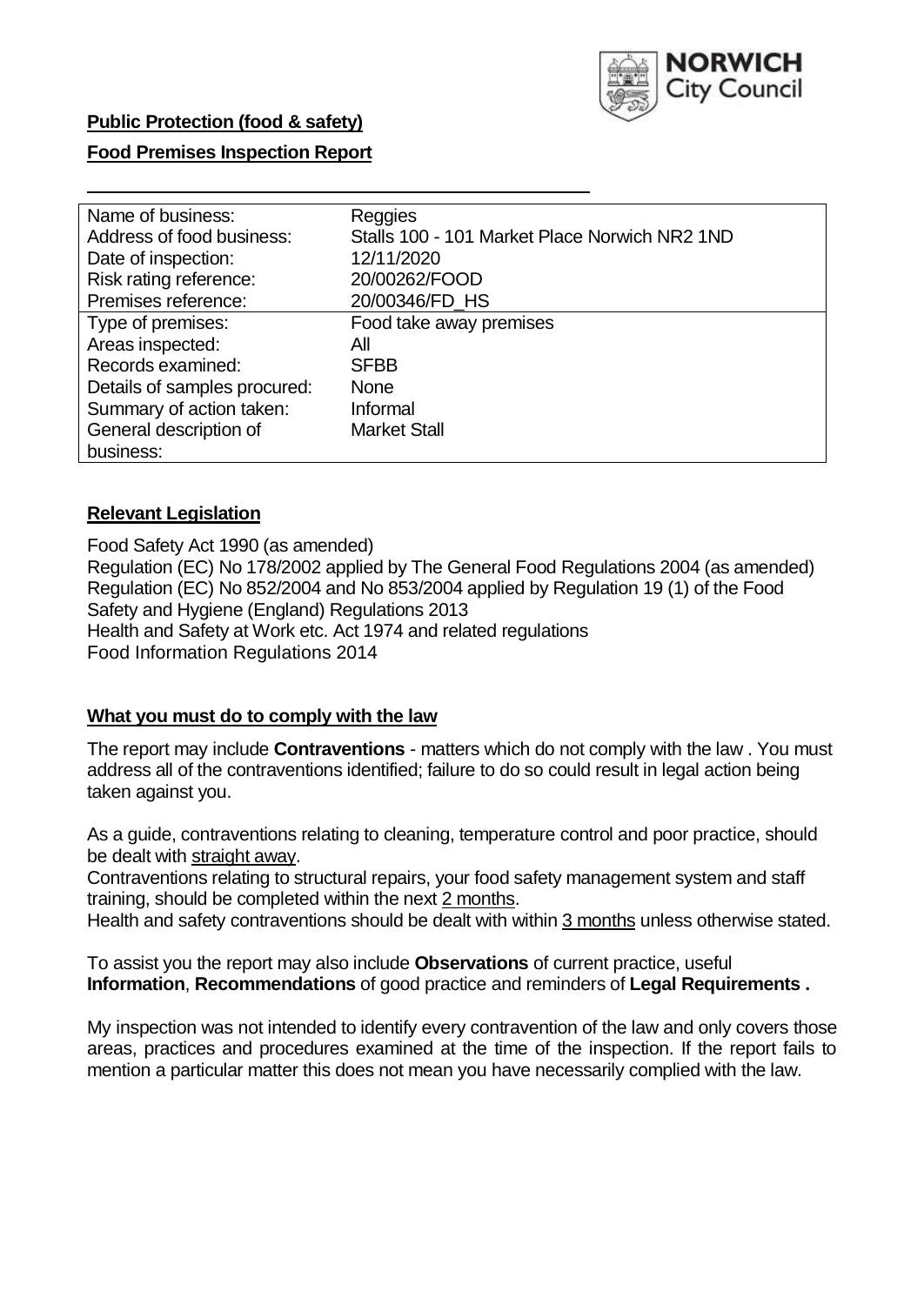# **FOOD SAFETY**

#### **How we calculate your Food Hygiene Rating:**

 The food safety section has been divided into the three areas which you are scored against for the hygiene rating: 1. food hygiene and safety procedures, 2. structural requirements and 3. confidence in management/control procedures. Each section begins with a summary of what was observed and the score you have been given. Details of how these scores combine to produce your overall food hygiene rating are shown in the table.

| <b>Compliance Area</b>                     |          |    |           | <b>You Score</b> |                |    |           |    |                |  |  |
|--------------------------------------------|----------|----|-----------|------------------|----------------|----|-----------|----|----------------|--|--|
| Food Hygiene and Safety                    |          |    |           | $\Omega$         | 5              | 10 | 15        | 20 | 25             |  |  |
| <b>Structure and Cleaning</b>              |          |    |           | $\Omega$         | 5              | 10 | 15        | 20 | 25             |  |  |
| Confidence in management & control systems |          |    | $\Omega$  | 5.               | 10             | 15 | 20        | 30 |                |  |  |
|                                            |          |    |           |                  |                |    |           |    |                |  |  |
| <b>Your Total score</b>                    | $0 - 15$ | 20 | $25 - 30$ |                  | $35 - 40$      |    | $45 - 50$ |    | > 50           |  |  |
| <b>Your Worst score</b>                    | 5        | 10 | 10        |                  | 15             |    | 20        |    | $\blacksquare$ |  |  |
|                                            |          |    |           |                  |                |    |           |    |                |  |  |
| <b>Your Rating is</b>                      | 5        |    |           | 3                | $\overline{2}$ |    |           |    | $\Omega$       |  |  |

Your Food Hygiene Rating is 4 - a good standard



# **1. Food Hygiene and Safety**

 with legal requirements. You have safe food handling practices and procedures and all the necessary control measures to prevent cross-contamination are in place. Some minor Food hygiene standards are high. You demonstrated a very good standard of compliance contraventions require your attention. **(Score 5)** 

### Contamination risks

 of cross-contamination with foodborne bacteria from raw meat or unwashed fruits and **Contravention** The following exposed ready-to-eat food and or its packaging to the risk vegetables:

• raw foods i.e sausages ere being stored next to ready-to-eat foods i.e cheese slices in the undercounter fridge

#### Hand-washing

**Contravention** The following indicated that hand-washing was not suitably managed::

• at the time of my visit there was no hot water to the wash hand basin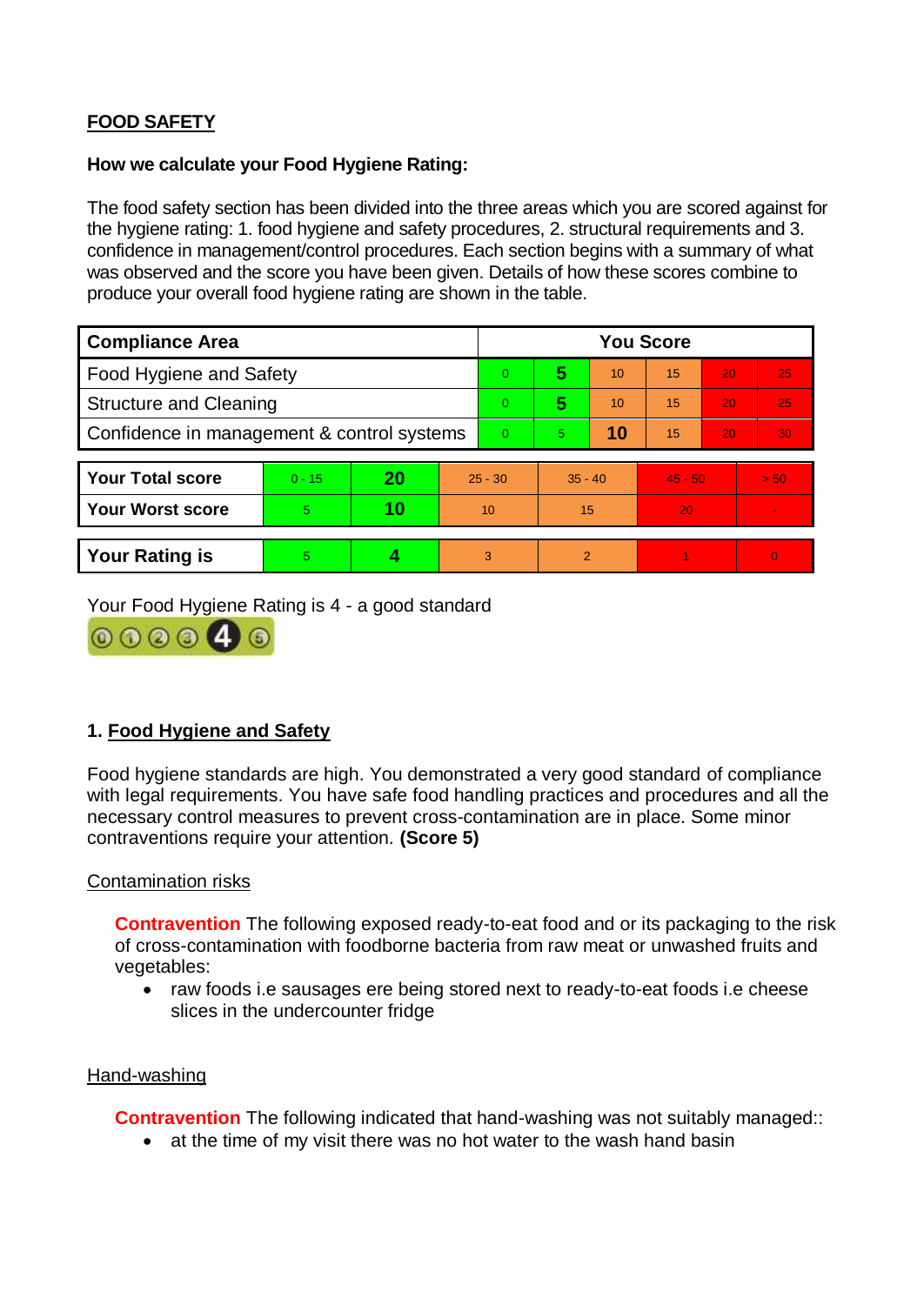**Legal Requirement** Wash hand basins must be provided with hot and cold running water and suitable drainage; soap and a hygenic way to dry hands.

### Personal Hygiene

 **Contravention** The following are examples of poor personal hygiene or where it was made difficult for food handlers to maintain sufficiently high standards of personal cleanliness:

• food handlers were not wearing suitable protective clothing

 **Legal Requirement** All persons in food handling areas must wear suitable, clean, and where appropriate protective clothing.

### Temperature Control

**Contravention** The following evidence indicated there was a risk of bacteria growing on food:

• the display chiller was not keeping foods at below 8°C as prepared rolls were being stored at 13 °C

**Legal Requirement** If you rely on selling COLD food (displayed over 8°C) within four hours you must be able to demonstrate your system for ensuring food is either sold, placed under refrigeration, or discarded, before the four hours have elapsed.

# **2. Structure and Cleaning**

The structure facilities and standard of cleaning and maintenance are all of a good standard and only minor repairs and/or improvements are required. Pest control and waste disposal provisions are adequate. The minor contraventions require your attention. **(Score 5)** 

### Cleaning of Structure

**Contravention** The following items were dirty and require more frequent and thorough cleaning:

• vent above griddle

### Cleaning of Equipment and Food Contact Surfaces

**Observation** You had dedicated equipment for the preparation of raw and ready-to-eat foods.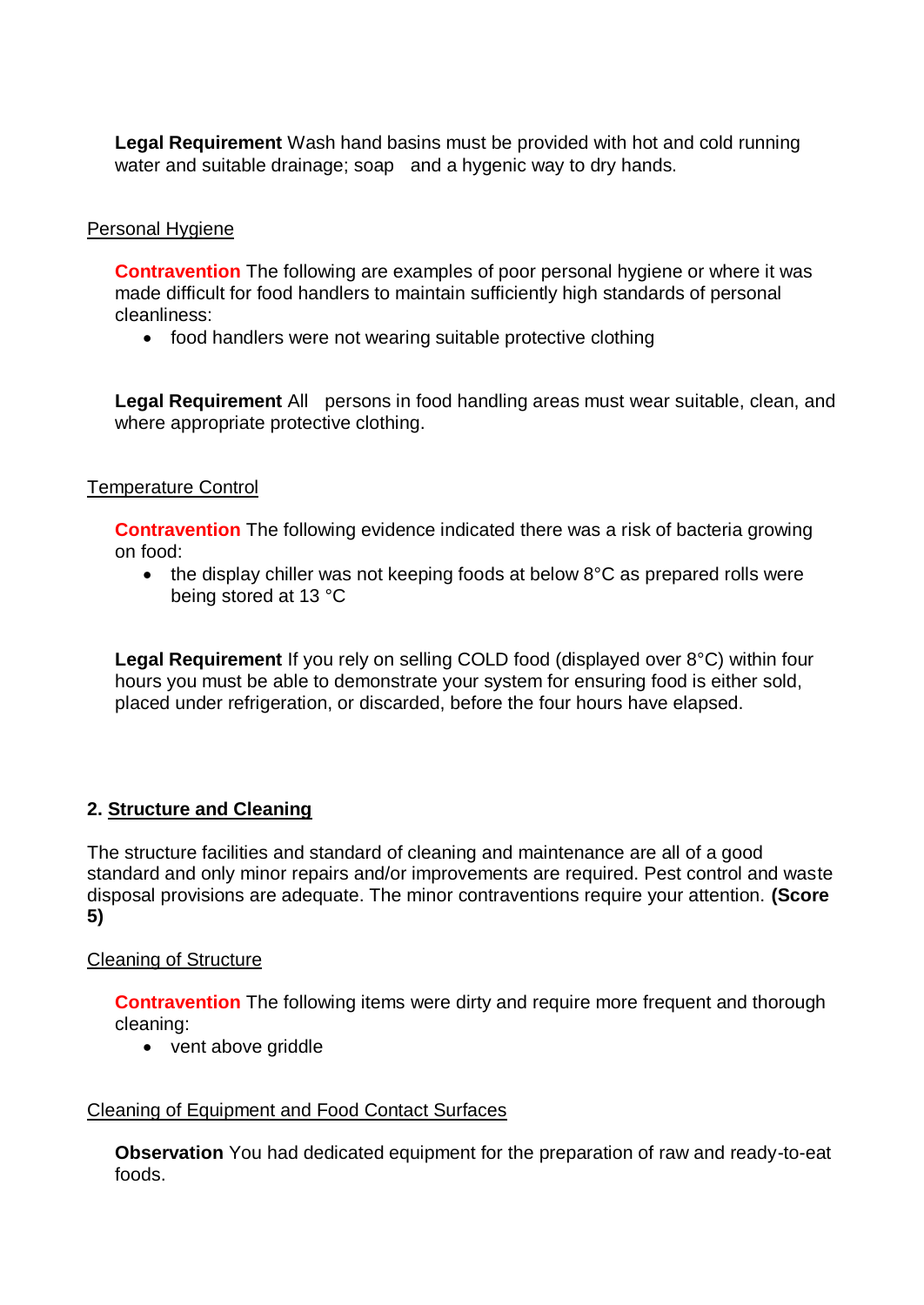### Cleaning Chemicals / Materials / Equipment and Methods

**Contravention** The following evidence demonstrated your cleaning materials, equipment and methods were not sufficient to control the spread of harmful bacteria between surfaces:

• the cleaning equipment was worn and dirty

**Observation** I was pleased to see that the premises was kept clean and that your cleaning materials, methods and equipment were able to minimise the spread of harmful bacteria between surfaces.

### Facilities and Structural provision

**Observation** I was pleased to see the premises had been well maintained and that adequate facilities had been provided.

### Pest Control

**Observation** I was pleased to see that the premises was proofed against the entry of pests and that pest control procedures were in place.

# **3. Confidence in Management**

 There are generally satisfactory food safety controls in place although there is evidence of management system. The contraventions require your attention; although not critical to some non-compliance with the law. You are progressing towards a written food safety food safety they may become so if not addressed. **(Score 10)** 

### Type of Food Safety Management System Required

**Observation** You had colour-coded equipment and effective separation between raw and ready-to-eat food at all stages in your operation.

 **Observation** You were monitoring (and recording) the temperatures of your fridges and freezers as well as the temperature of cooked/hot-held food and could demonstrate effective systems for controlling bacterial growth and survival.

**Recommendation** I recommend that you include the display fridge in your opening checks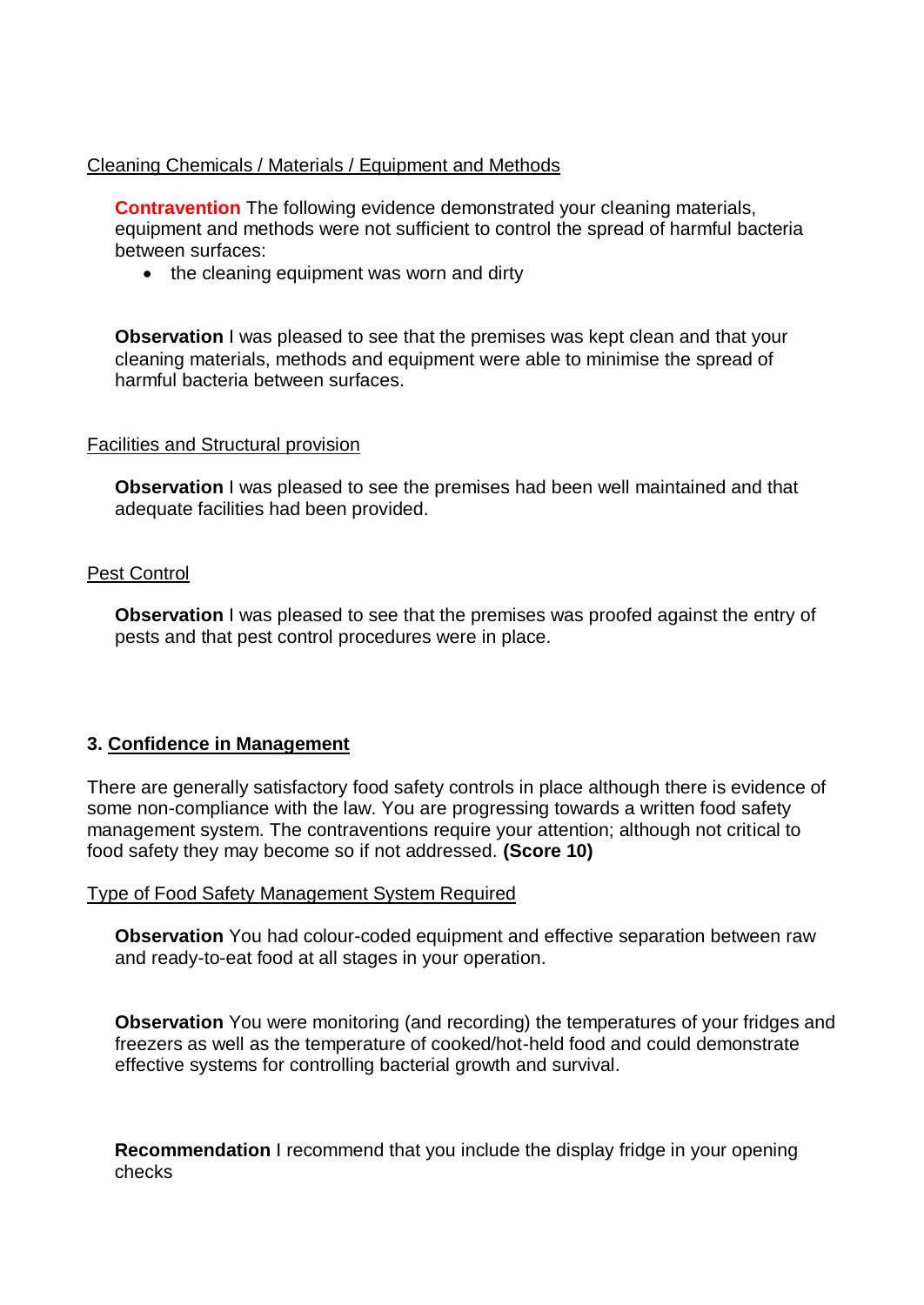### Food Hazard Identification and Control

**Contravention** The control methods you have put in place at the following critical control points are not sufficient:

• cross-contamination

**Contravention** The following Safer Food Better Business SAFE METHODS are incomplete:

- Cross-contamination
- Cleaning
- Chilling
- Cooking

### **Traceability**

**Observation** Your records were such that food could easily be traced back to its supplier.

#### Waste Food and other Refuse

**Observation** You had measures in place to dispose of waste food appropriately and were employing the services of an approved waste contractor.

#### Infection Control / Sickness / Exclusion Policy

 to be suffering from a food-borne infection or gastrointestinal illness stay away from **Guidance** Public Health England recommends that food handlers known or suspected work until symptom-free for 48 hours.

#### Allergens

**Contravention** You are failing to manage allergens properly:

- you have not identified the allergens present in the food you prepare
- you do not have a system for informing customers about the presence of allergens in the food you prepare

#### **Information** The 14 allergens are:

- cereals containing gluten
- crustaceans, for example prawns, crabs, lobster and crayfish
- eggs
- $\bullet$  fish
- peanuts